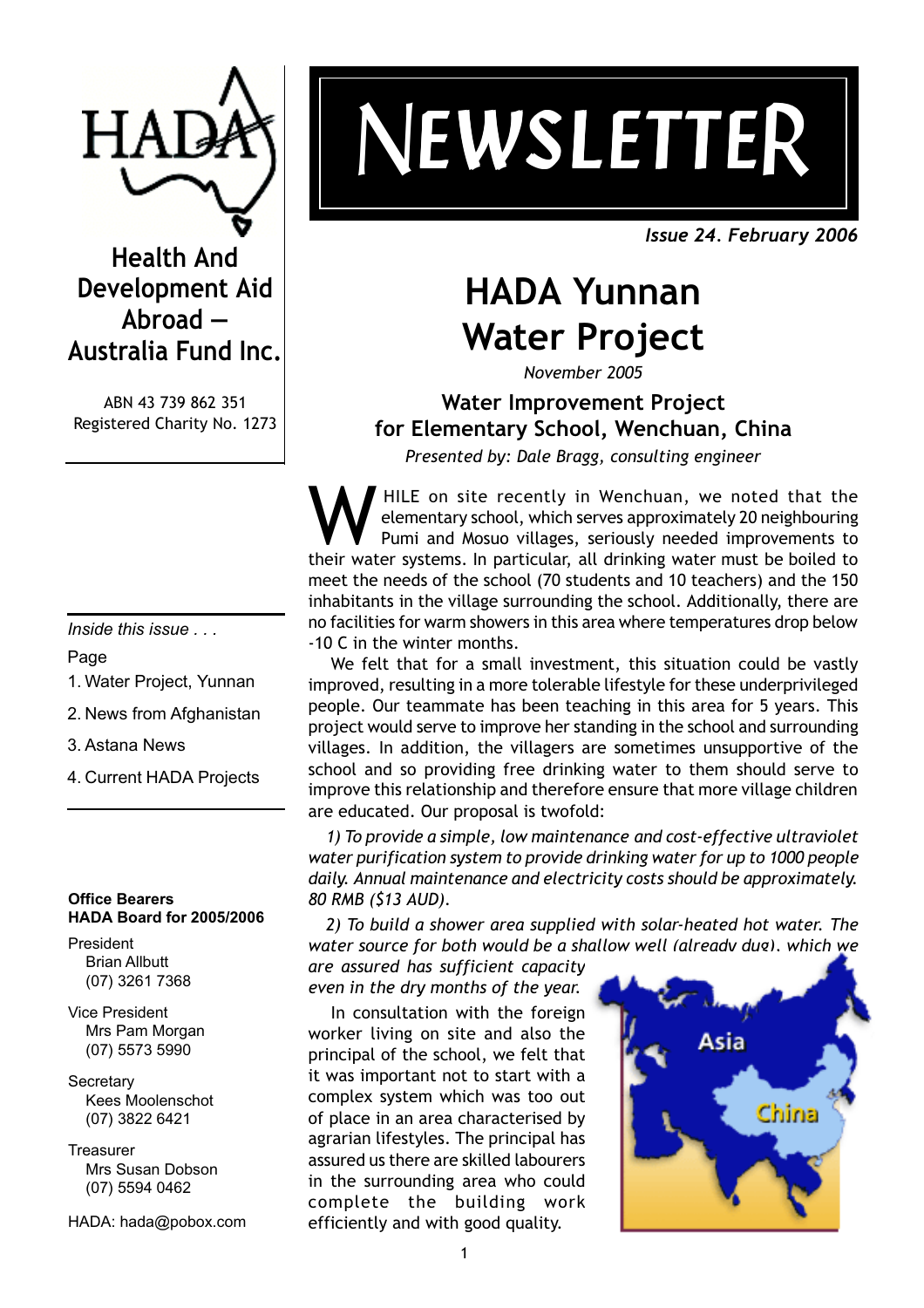

A basic schematic drawing (above) is followed by a budget.

Materials List (all figures are in Chinese renminbi; for AUD, divide by 6):

| Bricks for shower building (2600):                 |           |
|----------------------------------------------------|-----------|
| bldg size = $3m \times 1.5m \times 2.2m$ high      | 700       |
| Concrete for foundation and brick                  |           |
| mortar (20 bags)                                   | 450       |
| Doors for shower building                          | 200       |
| Gravel & steel for shower building (sand free) 550 |           |
| Ceramic tiles to line shower building              | 800       |
| Wages for construction of shower building          | 600       |
| Piping and shower heads (4)                        | 200       |
| Pump for solar heating system                      |           |
| (good for 5 metres of head of wter)                | 150       |
| Solar heating system (including transportation     |           |
| costs of system from Ninglang)                     | 2300      |
| UV water treatment system                          |           |
| (designed by ourselves) **                         | 1000      |
| Two 500 litre tanks for both systems               | 800       |
| Sub-total                                          | 7750      |
| Contingency costs (10% of total)<br>+              | 700       |
| TOTAL:                                             | 8,450 RMB |
| =                                                  | AU\$1410  |

\*\* the UV purification system includes 2 water pumps (one spare) plus 3 spare UV bulbs

We propose that any extra funds be: 1) Returned to Australia

- 
- 2) Applied to other HADA projects
- 3) Used to sponsor children in the Wenchuan area to attend this elementary school

Donor(s) should specify their preference.



#### **News from Afghanistan** *October 2005*

*Iris Jordi*

WO weeks ago, after a long process full of obstacles, we started the building of our new mental health clinic. The one-year delay meant that building costs became more expensive than anticipated. Inflation has become quite high in this country. Therefore the funding we received from our donor was no longer sufficient. But when we calculated the costs according to the new prices we realised with astonishment and great thankfulness, that we had

enough money for the whole building, even for furniture and equipment, thanks to private donations. I want to thank HADA in the name of our whole Primary Mental Health team for the dollars you sent us and which are such a blessing to our project, for all of us  $-$  including *(Continued page 4)*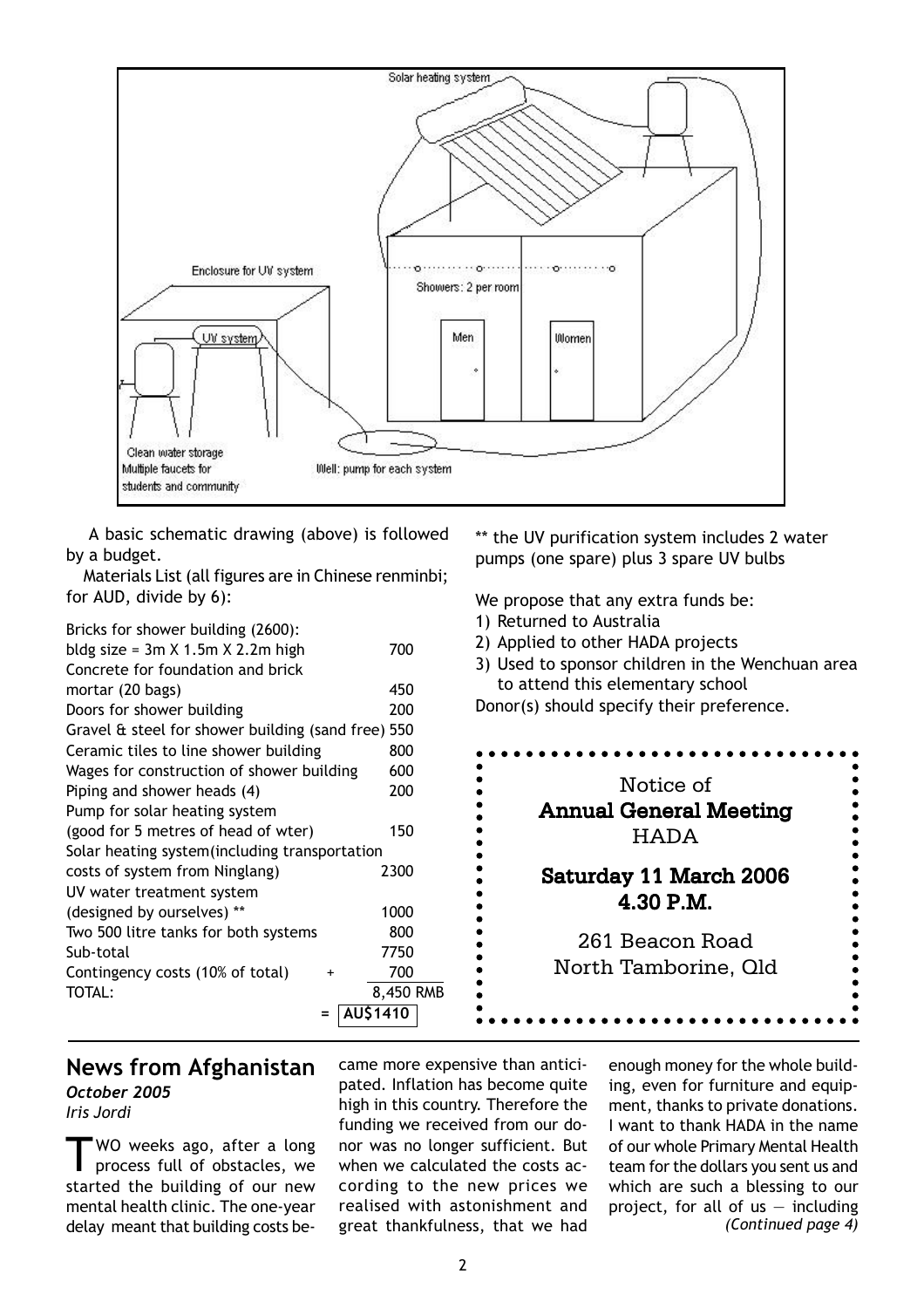# **HADA ASTANA NEWS**

## *September 2005*

 *David and Liz Graetz*

VER the years HADA Astana has assisted the local community in many different ways, offering training through lectures, seminars and practical help.

David and Liz from Australia were

meet together, giving them the opportunity to listen and discuss appropriate topics.

David and Tirzah from America have also been involved in some of the activities mentioned. David has

Tirzah has

Jasung and



*The Astana team, made up of volunteers from different parts of the world.*

involved in initiating the workshop skills training project which has been running for well over a year now. The project was set up to teach unemployed men, skills in home remodelling, making furniture and assisting them to gain employment or start their own business. Six men have been through the course to date.

Liz has also been doing healthy lifestyle lectures in the universities and, with her medical background, assisting local people and the Source of Hope women's crisis centre with advice.

Hubert and Rebecca from Holland and England have developed a community centre in our local area. Apart from being office manager, former deputy Director and HADA's treasurer, Hubert runs computer-training courses from the centre. Rebecca has been involved with a Mothers and toddlers group where children are entertained with plenty of toys while mothers

Hundu from Korea have been our latest team members and are about to run Korean language lessons. Apart from our full time team we have had two short term workers over the last year, Ellen from Australia helping David and Liz's children with home schooling and running English clubs and lessons, with Kathy from the States also helping out with these activities.

Our team is currently researching new areas and ways in which we can assist the local community.

David Graetz has now stepped down from the directorship of HADA Astana. Hubert deVos has taken on this role with David Pichotta as Deputy.

With the departure of David and Liz, Lane Freisen, a member of another company here in Astana, is taking over the workshop project, which at this stage will continue as a HADA project. Lane has been assisting the project for

the last six months and hopes to take it into the next stage of turning it into a business.

Thank you to the board for your support, encouragement and help over the time we have been here in Astana.

## *October 2005*

Tolgart (see picture below) has been a part of the workshop training project for well over a year now. He came to Astana from a small village in Southern Kazakstan to start a new life and seek employment. Life in the village was a very simple existence looking after a small herd of cows for his family.

In many of the villages there is no work and most young men move on to seek employment in the cities to support their family. Tolgart comes from a large family with five sisters. He has a serious hearing deficit that made school difficult and therefore he didn't pursue higher education. Tolgart began working with our team, and in the beginning was happy to work as a labourer until he was encouraged to try some of the jobs himself working with the skills he was being taught. It wasn't long before he was helping to lay floor tiles, plastering and painting walls. This led on to renovating a number of bathrooms and toilets and finally he was able to re-tile a bathroom himself.

 *(Continued next page)*